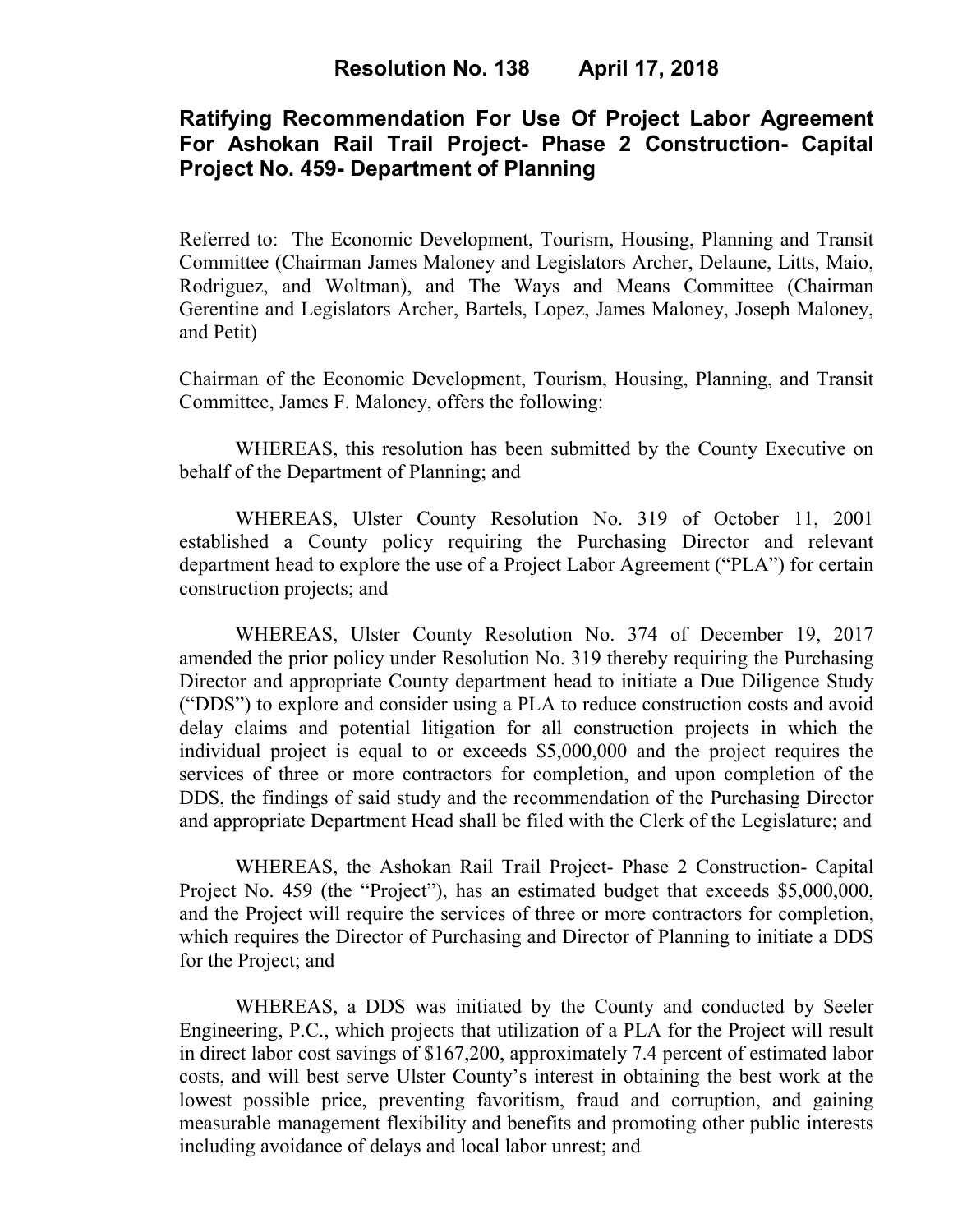### **- Page 2 -**

## **Resolution No. 138 April 17, 2018**

## **Ratifying Recommendation For Use Of Project Labor Agreement For Ashokan Rail Trail Project- Phase 2 Construction- Capital Project No. 459- Department of Planning**

WHEREAS, based on careful review and consideration of the findings and recommendation of the DDS, the Director of Purchasing and Director of Planning recommend that a Project Labor Agreement be made part of the Project, subject to the review and ratification by the Ulster County Legislature; and

WHEREAS, the Ulster County Legislature has reviewed the DDS as filed with the Clerk of the Legislature; now, therefore be it

RESOLVED, that the Ulster County Legislature hereby ratifies the recommendation of the Director of Planning and Director of Purchasing to use a Project Labor Agreement for the Ashokan Rail Trail Project- Phase 2 Construction-Capital Project No. 459 based on projected labor costs savings and non-economic benefits contributing to the success of the Project,

and move its adoption.

#### ADOPTED BY THE FOLLOWING VOTE:

AYES: 17 NOES: 4 (Noes: Legislators Greene, Joseph Maloney, Petit, and Wawro) (Absent: Legislators Eckert and Maio)

Passed Committee: Economic Development, Tourism, Housing, Planning, and Transit on April 3, 2018

Passed Committee: Ways and Means on April 10, 2018

FINANCIAL IMPACT: PROJECTED CAPITAL PROJECT SAVINGS- \$167,200.00